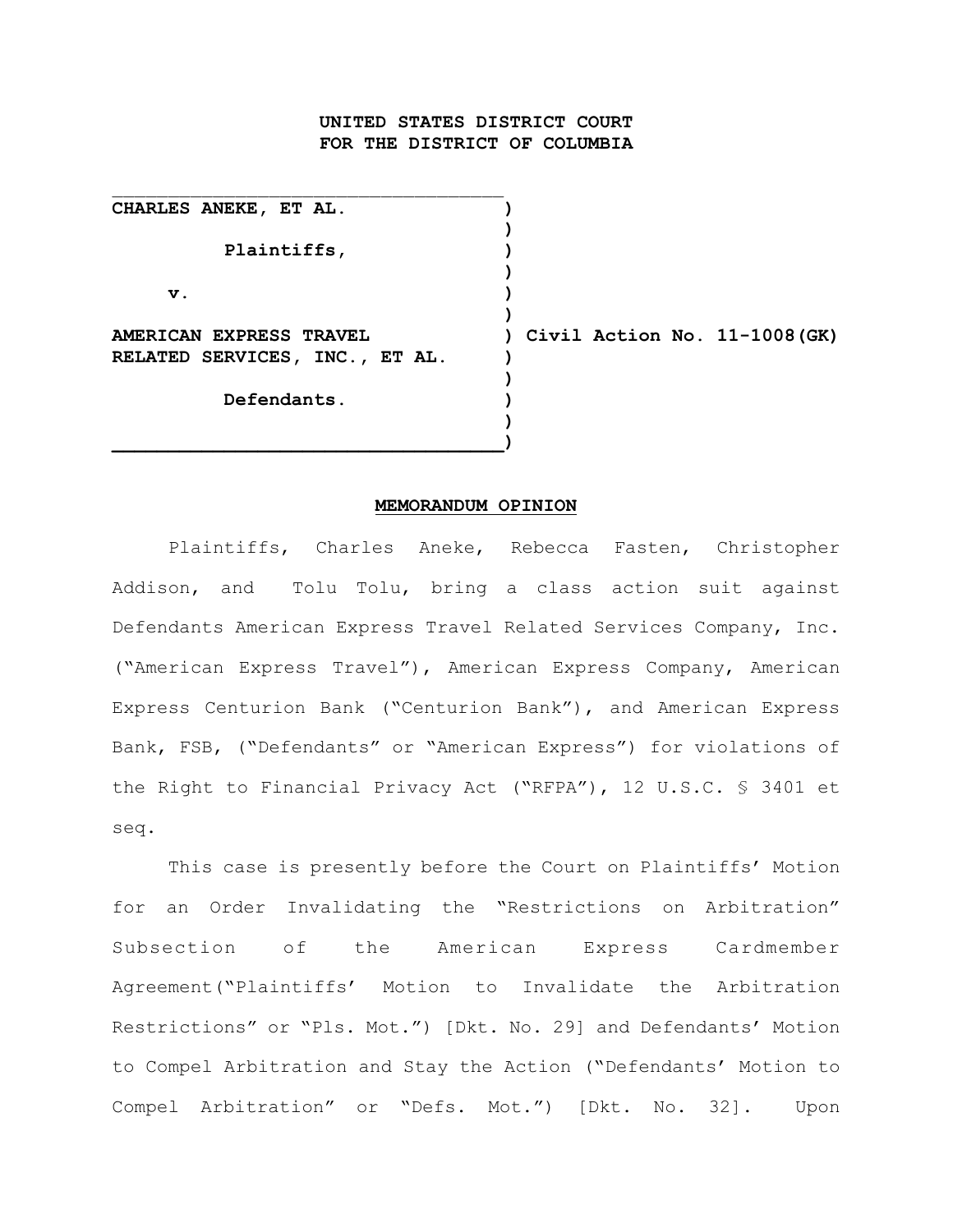consideration of the Motions, Oppositions, Replies, and the entire record herein, and for the reasons set forth below, Plaintiffs' Motion is **denied** and Defendants' Motion is **granted**.

### **I. BACKGROUND**

Plaintiffs are U.S. residents who hold credit card accounts, as either primary or additional users,<sup>1</sup> with Defendants.<sup>2</sup> Plaintiffs' First Amended Complaint ¶¶ 1-5 ("FAC") [Dkt. No. 8]. As part of their customer service, Defendants have established a network of call/data centers, which give card holders direct access to American Express personnel. Id. ¶ 28. In connection with this system, Defendants have created an information network that allows American Express personnel to access callers' financial records, which Defendants have collected and stored. Id. ¶¶ 24-26, 29. In

 $^1$  Plaintiff Charles Aneke is a primary account holder, who originally opened a credit card account with American Express in January 2008. Declaration of Paul V. Carey in Support of Defendants' Motion to Compel Arbitration and Stay Action ¶ 5 ("Carey Decl.") [Dkt. No. 33]. Plaintiff Christopher Addison is also a primary account holder, who opened an account with American Express in 1992. Id. ¶ 7. Plaintiffs Rebecca Fasten and Tolu Tolu are additional cardmembers on credit card accounts opened by other customers who are primary cardmembers, but who are not named plaintiffs in this action. Id. ¶¶ 8, 10.

 $2$  Defendant American Express Travel is a New York-based bank holding company and is a wholly owned subsidiary of Defendant American Express Company, also a New York-based bank holding company. Id. ¶¶ 10-11. Defendant Centurion Bank is a Utah corporation and a wholly owned subsidiary of American Express Travel, and issues charge cards and credit cards to persons and/or business entities. Id. ¶ 12. American Express Bank, FSB is a federal savings bank and card issuer with offices in New York and Utah, and is a wholly owned subsidiary of Centurion Bank. Id. ¶ 13.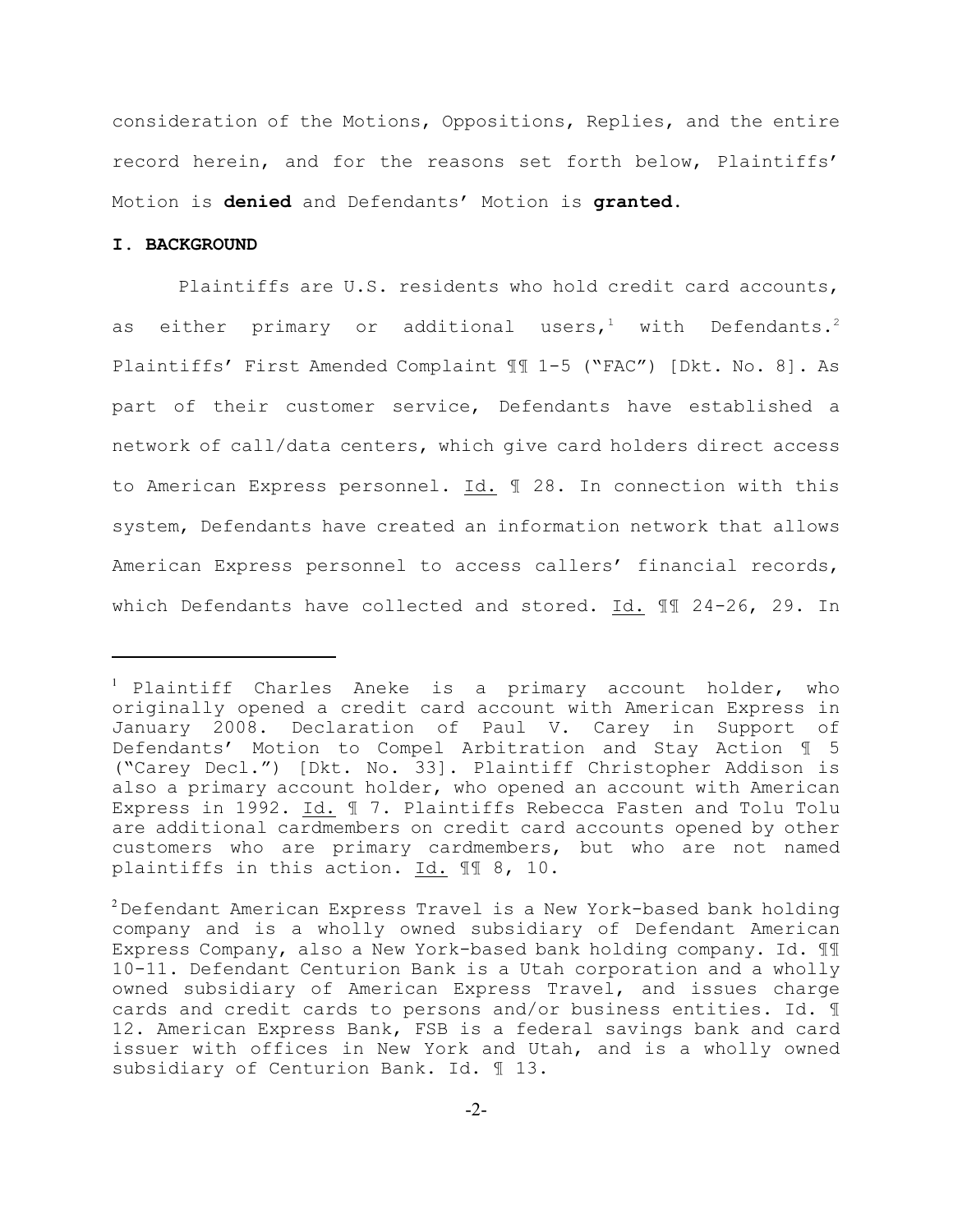the past, American Express call centers have been located primarily in the United States. Id. ¶ 30. However, over time, Defendants have expanded their network to include call centers located overseas and staffed predominantly by foreign nationals. Id.

Plaintiffs allege that, in violation of the RFPA, Defendants transmitted Plaintiffs' personal financial information to Defendants' overseas call/data centers without either obtaining Plaintiffs' permission, or notifying Plaintiffs of the impact these transfers might have on their legal rights. Id. ¶¶ 53-57. Customers typically access the customer service call centers, whether located overseas or in the United States, through U.S. telephone numbers provided by American Express. FAC ¶¶ 32-33. American Express does not, however, notify its customers that calls placed to these U.S. numbers may be handled by personnel located overseas. Id.

Plaintiffs allege that because financial information received and sent by the overseas call centers is not subject to U.S. laws, the United States Government is free to intercept, search, and seize this data. Id. ¶ 40. Plaintiffs also allege that, upon information and belief, the U.S. Government has either seized their financial information or that such information is at risk of Government seizure. Id. ¶¶ 42-47,60. Plaintiffs also allege that their financial information may have been seized by certain foreign

-3-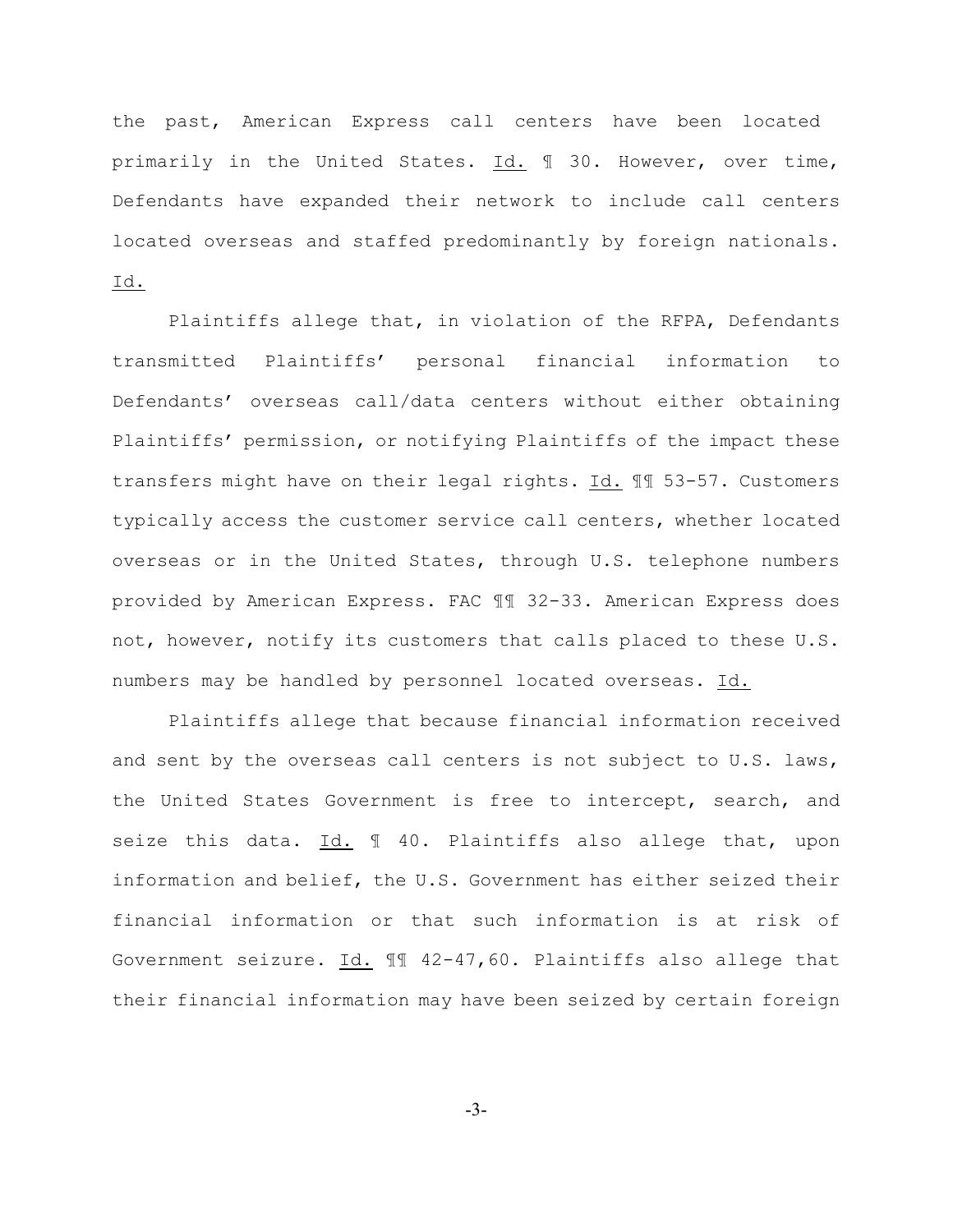governments, which regularly share such data with the United States. Id. ¶¶ 48-51, 61-62.

Plaintiffs bring their claims as a class action suit on behalf of "[all] U.S.-based American Express customers whose financial records have been electronically transferred from the United States to foreign nationals residing overseas." FAC ¶ 7. Defendants seek to stay the litigation and have Plaintiffs' claims arbitrated pursuant to the Arbitration Provision in their Cardmember Agreements with Defendants ("Cardmember Agreement").<sup>3</sup>

Under the Arbitration Provision in those Agreements, "[a]ny claim shall be resolved upon the election by [the cardmember] or [American Express], by arbitration pursuant to this Arbitration provision . . . ." Cardmember Agreement of Plaintiff Charles Aneke, Ex. A to Carey Decl., 10 ("Aneke Cardmember Agreement") [Dkt. No. 33-1].<sup>4</sup> Plaintiffs concede that this Provision applies to their

(continued...)

 $3$  Plaintiffs are each subject to separate Cardmember Agreements with Defendants. However, for purposes of the instant dispute, the terms of these Agreements do not differ in any material respect. For the sake of convenience, reference shall be made only to Plaintiff Charles Aneke's Cardmember Agreement.

 $4$  The term "claim" is defined as

<sup>[</sup>A]ny claim, dispute or controversy between you and us arising from or relating to your Account, this Agreement, the Electronic Funds Transfer Services Agreement, and any other related or prior agreement that you may have had with us, or the relationships resulting from any of the above agreements, except for the validity, enforceabiltiy, or scope of this Arbitration provision."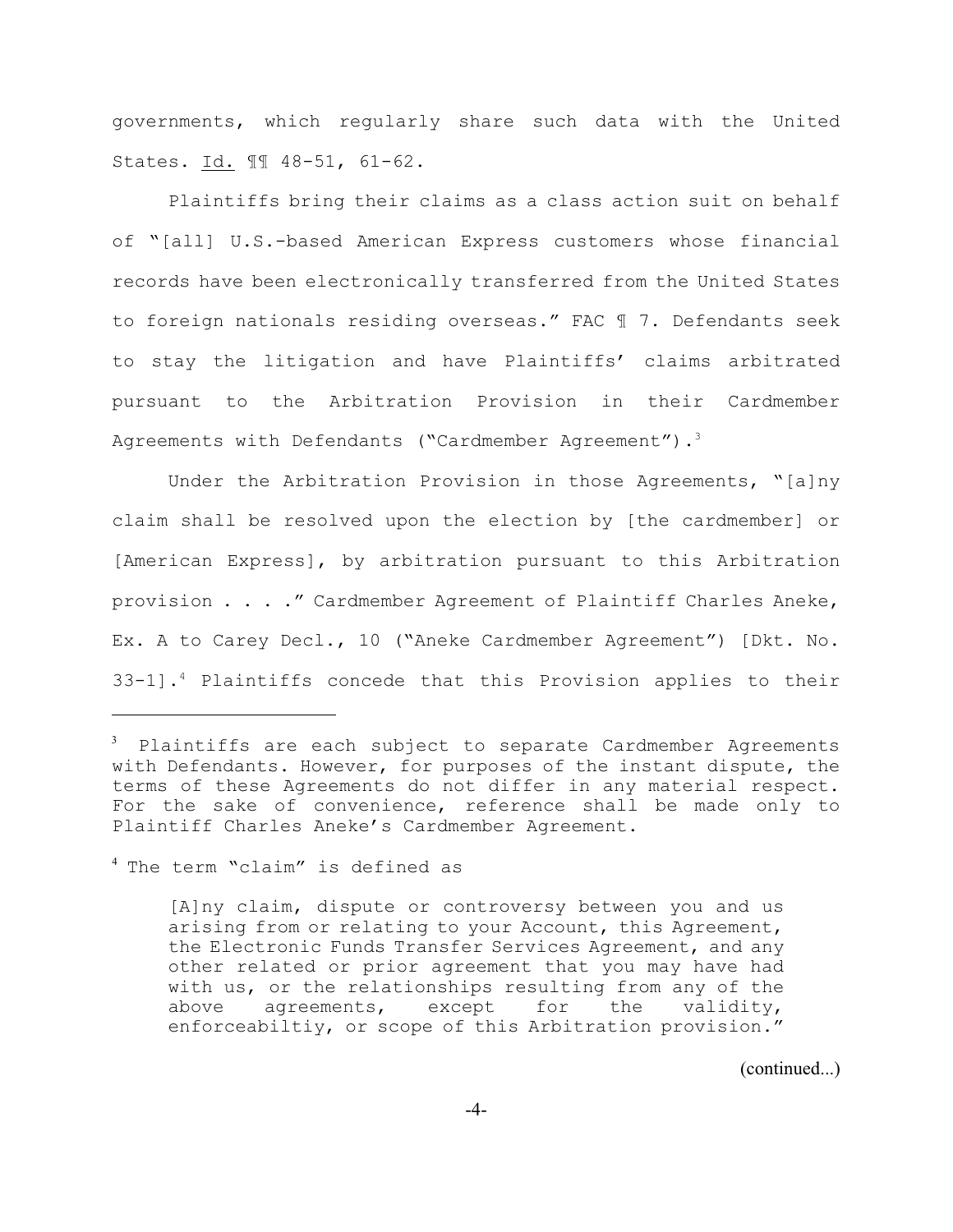claims against Defendants. Pls. Opp'n 1-3. As detailed in the Cardmember Agreement, the Arbitration Provision, when invoked, prohibits cardmembers from participating in any court action, including a class action law suit, or in any arbitration in a representative capacity or as a member of any class of claimants:

#### **Significance of Arbitration<sup>5</sup>**

IF ARBITRATION IS CHOSEN BY ANY PARTY WITH RESPECT TO A CLAIM, NEITHER YOU NOR WE WILL HAVE THE RIGHT TO LITIGATE THAT CLAIM IN COURT OR HAVE A JURY TRIAL ON THAT CLAIM. FURTHER, YOU AND WE WILL NOT HAVE THE RIGHT TO PARTICIPATE IN A REPRESENTATIVE CAPACITY OR AS A MEMBER OF ANY CLASS OF CLAIMANTS PERTAINING TO ANY CLAIM SUBJECT TO ARBITRATION. EXCEPT AS SET FORTH BELOW, THE ARBITRATOR'S DECISION WILL BE FINAL AND BINDING. NOTE THAT OTHER RIGHTS THAT YOU OR WE WOULD HAVE IF YOU WENT TO COURT ALSO MAY NOT BE AVAILABLE IN ARBITRATION.

# **Restrictions on Arbitration**

IF EITHER PARTY ELECTS TO RESOLVE A CLAIM BY ARBITRATION, THAT CLAIM SHALL BE ARBITRATED ON AN INDIVIDUAL BASIS. THERE SHALL BE NO RIGHT OR AUTHORITY FOR ANY CLAIMS TO BE ARBITRATED ON A CLASS ACTION BASIS OR ON BASES INVOLVING CLAIMS BROUGHT IN A PURPORTED REPRESENTATIVE CAPACITY ON BEHALF OF THE GENERAL PUBLIC, OTHER CARDMEMBERS OR OTHER PERSONS SIMILARLY SITUATED. The arbitrator's authority to resolve claims is limited to claims between you and us alone, and the arbitrator's authority to make awards is limited to awards to you and us alone. Furthermore, claims brought by you against us, or by us against you, may not be joined or consolidated in arbitration with claims brought by or against someone other than you, unless agreed to in writing by all parties. No arbitration award or decision will have any preclusive effect as to issues or claims in any dispute with anyone

 $^4$ (...continued)

Ex. A to Carey Decl., 10 [emphasis in original].

 $5$  All capitalization in the following sections has been taken directly from the Cardmember Agreement.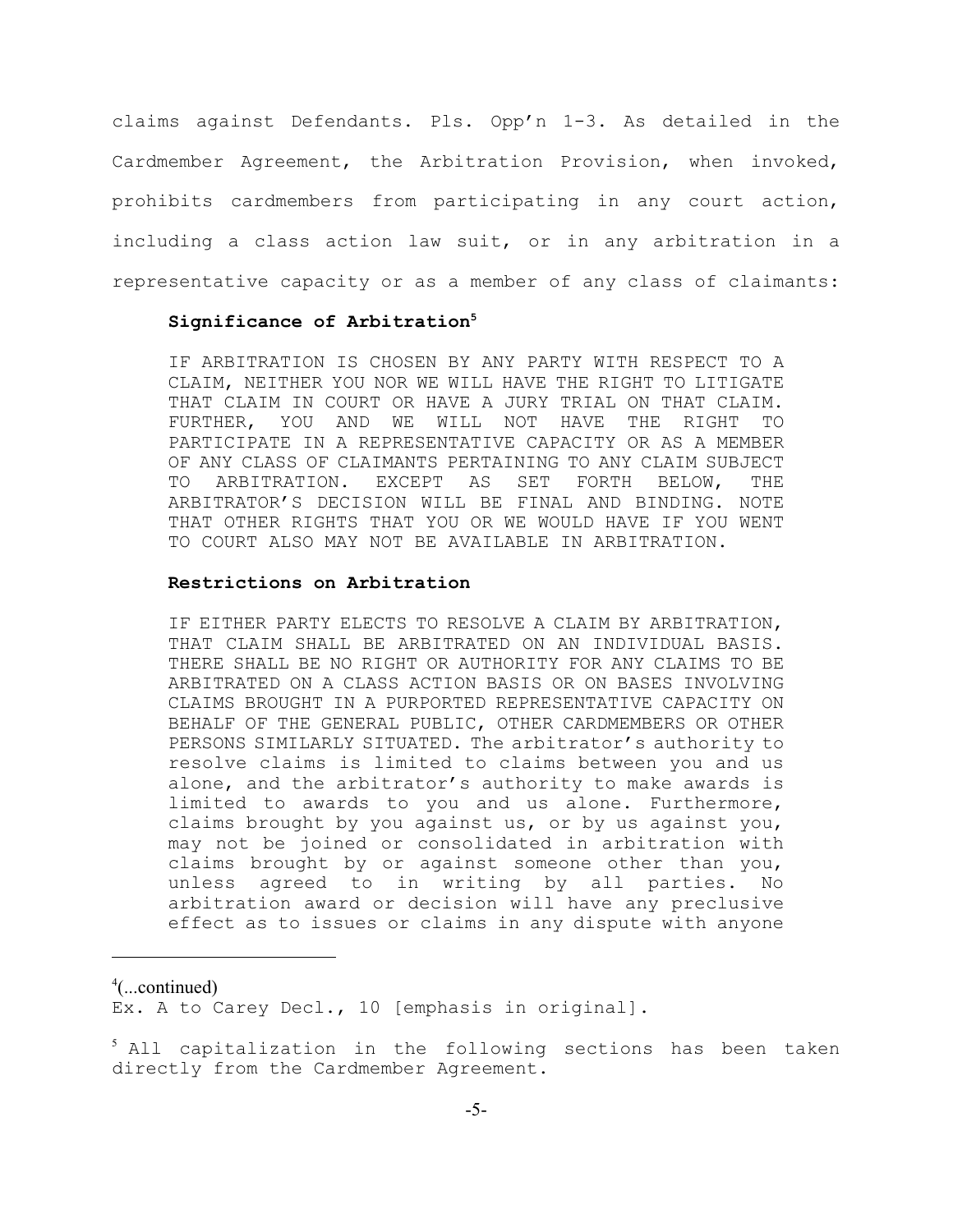who is not a named party to the arbitration. Notwithstanding any other provision in this Agreement (including but not limited to the Continuation subsection below) and without waiving either party's right to appeal such decision, should any portion of this Restrictions on Arbitration subsection be deemed invalid or unenforceable, then the entire Arbitration provision (other than this sentence) shall not apply.

## Id.

On May 31, 2011, Plaintiffs filed their Complaint, which they subsequently amended on August 1, 2011. On October 10, 2011,<sup>6</sup> Plaintiffs filed a Motion to Invalidate the Restrictions on Arbitration Subsection of the American Express Cardmember Agreement.<sup>7</sup> On October 14, 2011, Defendants filed a Motion to Compel Arbitration and Stay the Action. On October 27, 2011, Defendants filed an Opposition to Plaintiffs' Motion for an Order Invalidating the "Restrictions on Arbitration" Subsection of the American Express Cardmember Agreement [Dkt. No. 37]. On November 7, 2011, Plaintiffs filed an Opposition to Defendants' Motion to Compel Arbitration and Stay the Action [Dkt. No. 45], and a Reply to Defendants' Opposition to Plaintiffs' Motion for an Order Invalidating the "Restrictions on Arbitration" Subsection of the American Express Cardmember Agreement [Dkt. No. 46]. On November

 $^6$  On October 11, 2011, Plaintiffs filed an Errata notice, substituting their original Motion with a revised version. All references to Plaintiffs' Motion are to the revised version.

 $\alpha$ <sup>7</sup> Plaintiffs' Motion also included a request to certify the lawsuit as a class action. Pursuant to the Court's October 18, 2011 Order, Plaintiffs' motion to certify a class has been stayed pending resolution of the arbitration issue.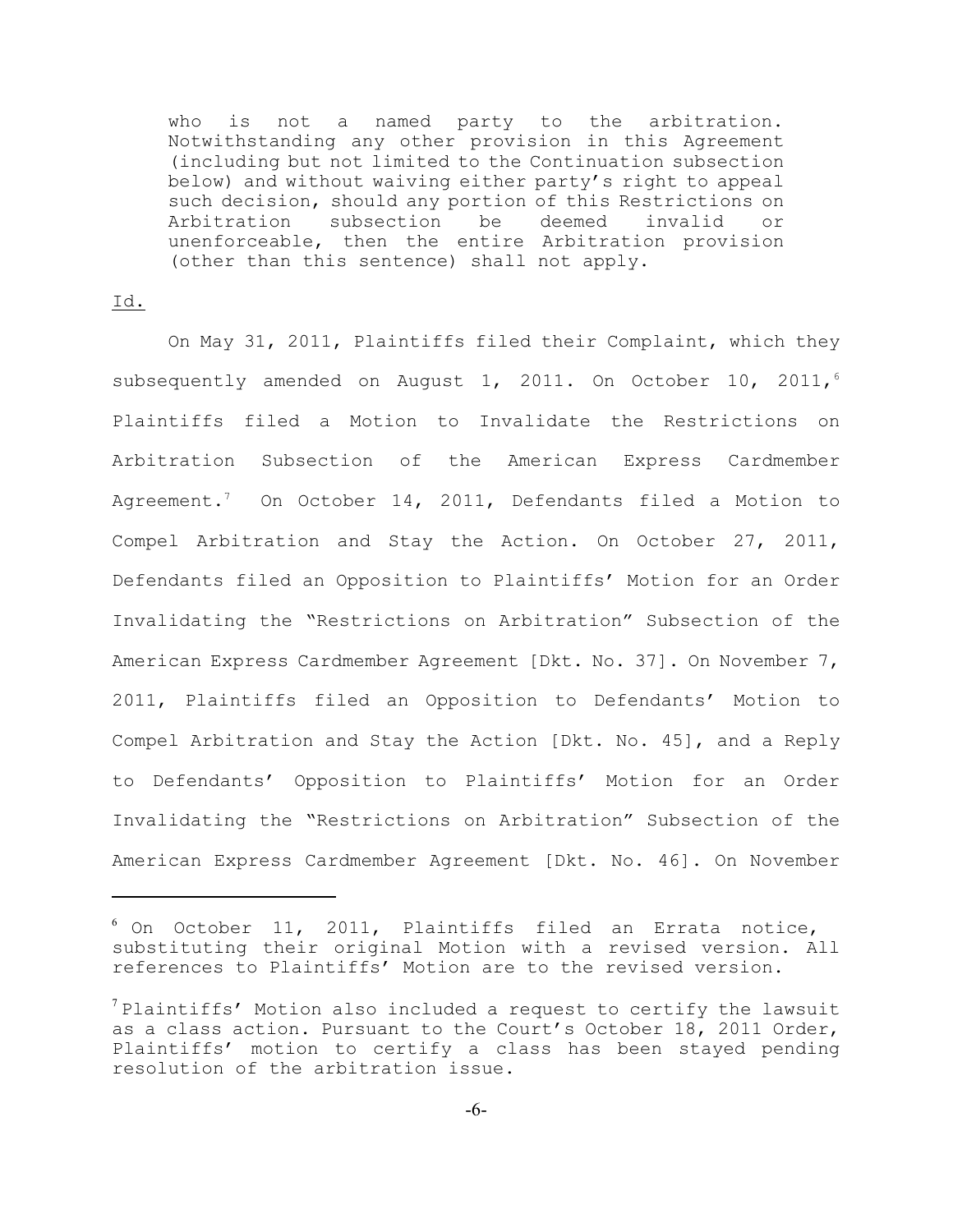17, 2011, Defendants filed a Reply in Further Support of the Motion to Compel Arbitration and Stay the Action [Dkt. No. 50].

### **II. Statutory Framework**

The Federal Arbitration Act ("FAA"), 9 U.S.C. § 1 et seq., governs the enforcement of contractual arbitration provisions, such as the one in issue in this case,  $8$  which pertain to matters of interstate commerce. Compucredit Corp v. Greenwood, No. 10-948, 2012 WL 43514, at \* 3 (U.S. Jan. 10, 2012). "The overarching purpose of the FAA . . . is to ensure the enforcement of arbitration agreements according to their terms so as to facilitate streamlined proceedings." At&T Mobility, LLC, v. Concepcion, U.S. \_\_, 131 S. Ct. 1740, 1748 (2011)

Pursuant to Section 2 of the FAA,

A written provision in any . . . contract evidencing a transaction involving commerce to settle by arbitration a controversy thereafter arising out of such contract or transaction, or the refusal to perform the whole or any part thereof, or an agreement in writing to submit to arbitration an existing controversy arising out of such a contract, transaction, or refusal, shall be valid, irrevocable, and enforceable save upon such grounds as exist at law or equity for the revocation of any contract.

9 U.S.C. § 2. As the Supreme Court has repeatedly held, this provision "establishes 'a liberal federal policy favoring

 $^8$  The Arbitration Provision states that it is "made pursuant to transactions involving interstate commerce and shall be governed by the FAA." Ex. A to Casey Decl., 10. There is no dispute that the transactions involved in this case involve matters of interstate commerce.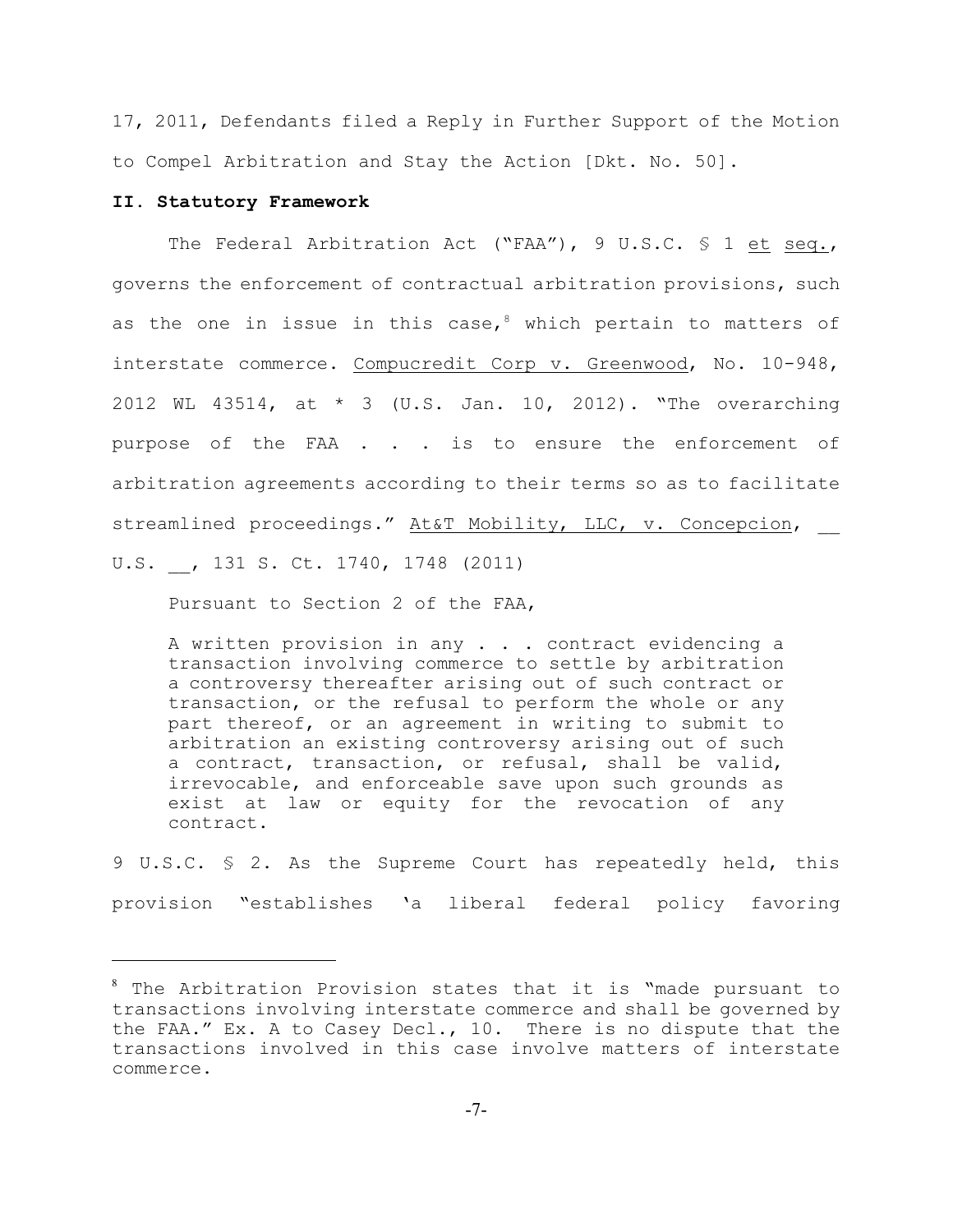arbitration agreements.'" Compucredit Corp., 2012 WL 43514, at \*3 (quoting Moses H. Cone Mem'l Hosp. v. Mercury Constr. Corp., 460 U.S. 1, 24, 103 S. Ct. 927 (1983)), and reflects the "'fundamental principle that arbitration is a matter of contract.'" Concepcion, 131 S. Ct. at 1745 (quoting Rent-A-Center, West, Inc. v. Jackson, U.S. , 130 S. Ct. 2772, 2776 (2010)).

Thus, "courts must place arbitration agreements on an equal footing with other contracts," id. at 1745-46 (citations omitted), and "[a]ny doubts concerning the scope of arbitrable issues should be resolved in favor of arbitration." Moses H. Cone Mem'l Hosp., 460 U.S. at 24-25. This is the case "even when the claims at issue are federal statutory claims, unless the FAA's mandate has been 'overriden by a contrary congressional command.'" Compucredit Corp., 2012 WL 43514, at \*3 (quoting Shearson/Am. Express Inc. v. McMahon, 482 U.S. 220, 226, 107 S. Ct. 2332 (1987)).

#### **III. Analysis**

#### **A. Procedural Arguments**

Defendants raise several procedural arguments to rebut Plaintiffs' claims.

First, Defendants challenge Plaintiffs' claim that the Arbitration Provision cannot be enforced under the FAA because it violates the D.C. Consumer Protection Procedures Act ("DCCPPA"),

-8-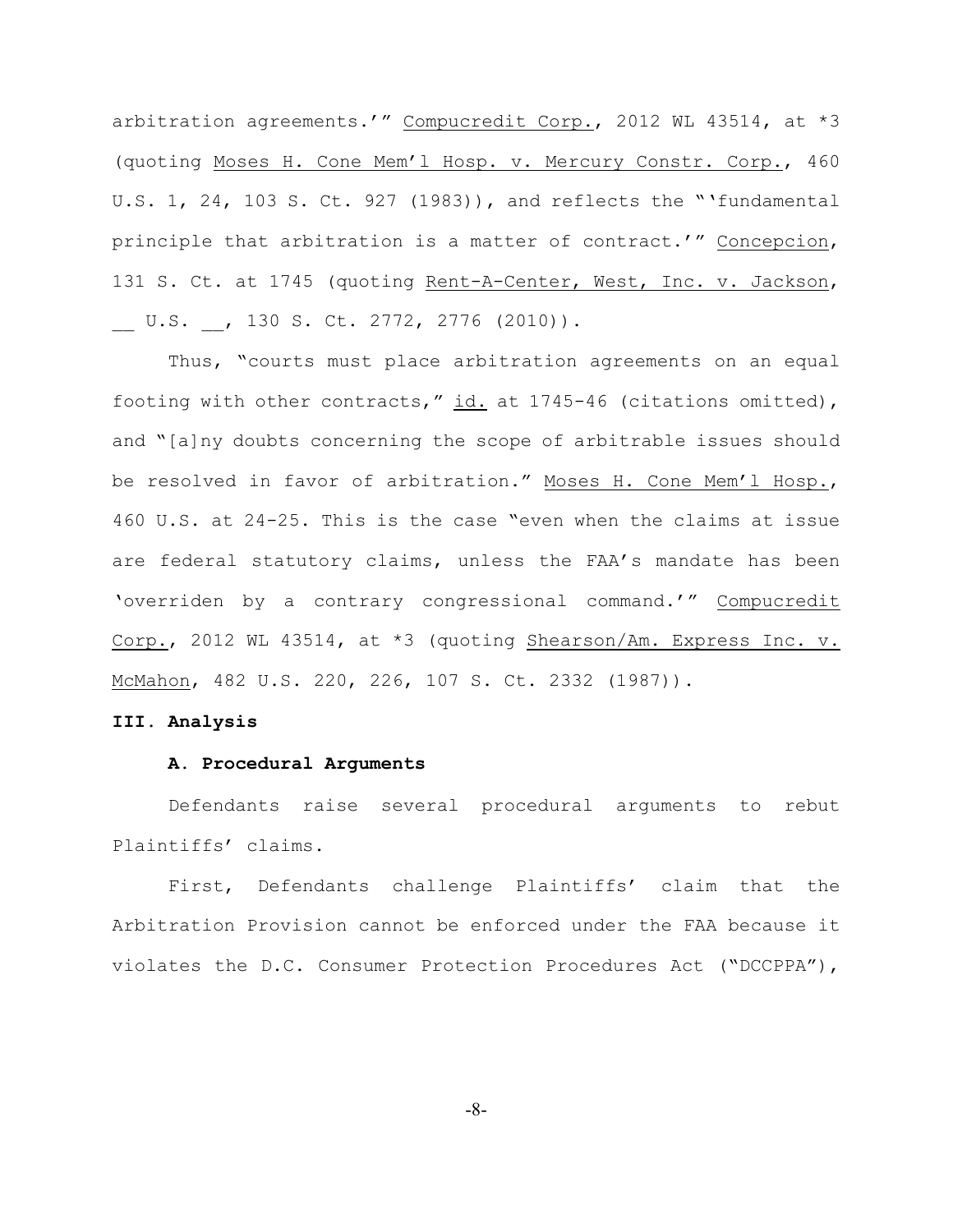D.C. Code  $\frac{1}{2}$  28-3904 et seq.<sup>9</sup> Defendants argue that Plaintiffs lack standing to raise this claim. Defs. Opp'n 8; Defs. Reply 7.

Under Article III of the U.S. Constitution, federal courts have jurisdiction to hear only those cases or controversies that are justiciable. As the Supreme Court has held, standing is central to determining if a case or controversy meets this requirement.

In Lujan v. Defenders of Wildlife, 504 U.S. 555, 560 112 S. Ct. 2130 (1992), the Supreme Court set out the three elements a plaintiff must establish in order to have standing. First, plaintiff must have suffered "an 'injury in fact' - an invasion of a legally protected interest which is (a) concrete and particularized and (b) 'actual or imminent, not conjectural' or hypothetical." Id. (citations omitted). Second, there must be a "casual connection between the injury and the conduct complained of - the injury has to be fairly  $\ldots$  trace[able] to the challenged action of the defendant, and not  $\cdot \cdot \cdot$  th[e] result [of] the independent action of some third party not before the court." Id. (citation and internal quotations omitted). Third, it must be "'likely,' as opposed to merely 'speculative,' that the injury will be redressed by a favorable decision." Id. at 561 (citation omitted).

 $9$  Plaintiffs arque that the Arbitration Provision violates the DCCPPA because it "ban[s] a District of Columbia resident from assuming the quasi-governmental, quasi-police powers of a private attorney general." Pls. Mot. 13.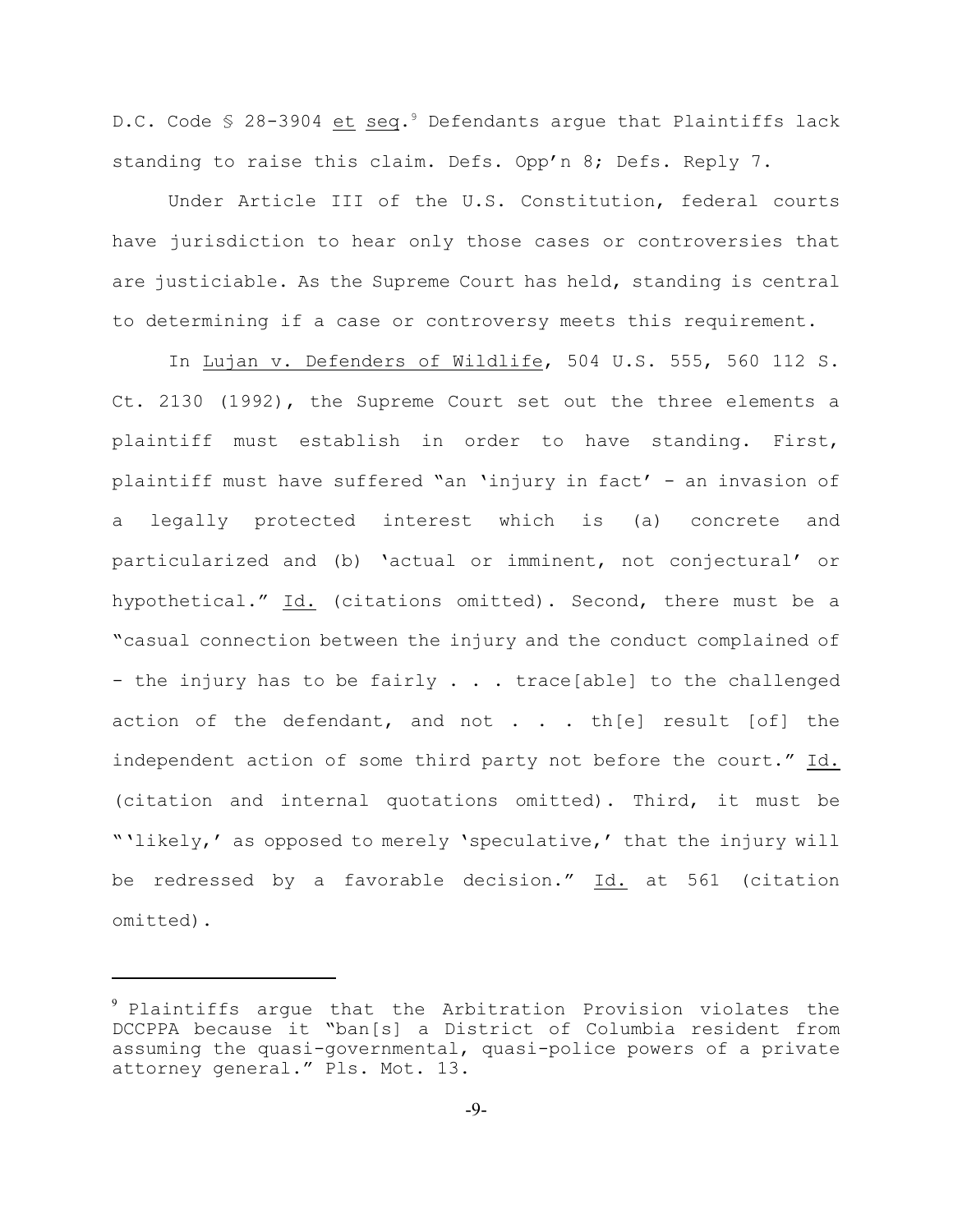In their Motion to Invalidate the Arbitration Restrictions and Opposition to Defendants' Motion to Compel Arbitration, Plaintiffs challenge the enforceability of the Arbitration Provision under the FAA. Because of this Arbitration Provision, Plaintiffs claim to have suffered an injury in fact, namely the inability to bring a class action claim.<sup>10</sup> This alleged injury is directly connected to the Arbitration Provision, which bars class action arbitrations and prohibits cardmembers from participating in class litigation subsequent to arbitration. Plaintiffs seek both declaratory and injunctive relief as a remedy. FAC ¶¶ 22.7-22.17, 70-73.4. If the Court were to hold the Arbitration Provision to be unenforceable and grant the requested relief, Plaintiffs' injury would be redressed. Thus, Plaintiffs satisfy the Lujan requirements and have standing to challenge the enforceability of the Arbitration Provision under the FAA.<sup>11</sup>

 $10$  Although Defendants had not yet sought arbitration when Plaintiffs filed their Motion, they did so only four days later in their Motion to Compel Arbitration.

<sup>&</sup>lt;sup>11</sup> Defendants' argument that Plaintiffs lack standing to challenge the Arbitration Provision under the DCCPPA mischaracterizes the standing inquiry. The standing doctrine concerns the justiciability of cases, not the arguments raised to support a plaintiff's cause of action. Here, the underlying case or controversy is whether the Arbitration Provision should be enforced under the FAA. The DCCPPA is simply one argument Plaintiffs use to challenge such enforcement.

Because Plaintiffs have presented a valid case or controversy under Article III, Defendants are also incorrect that Plaintiffs' DCCPPA argument constitutes a request for an advisory opinion. Defs. Opp'n 9. See U.S. Nat'l Bank of Oregon v. Independent Ins.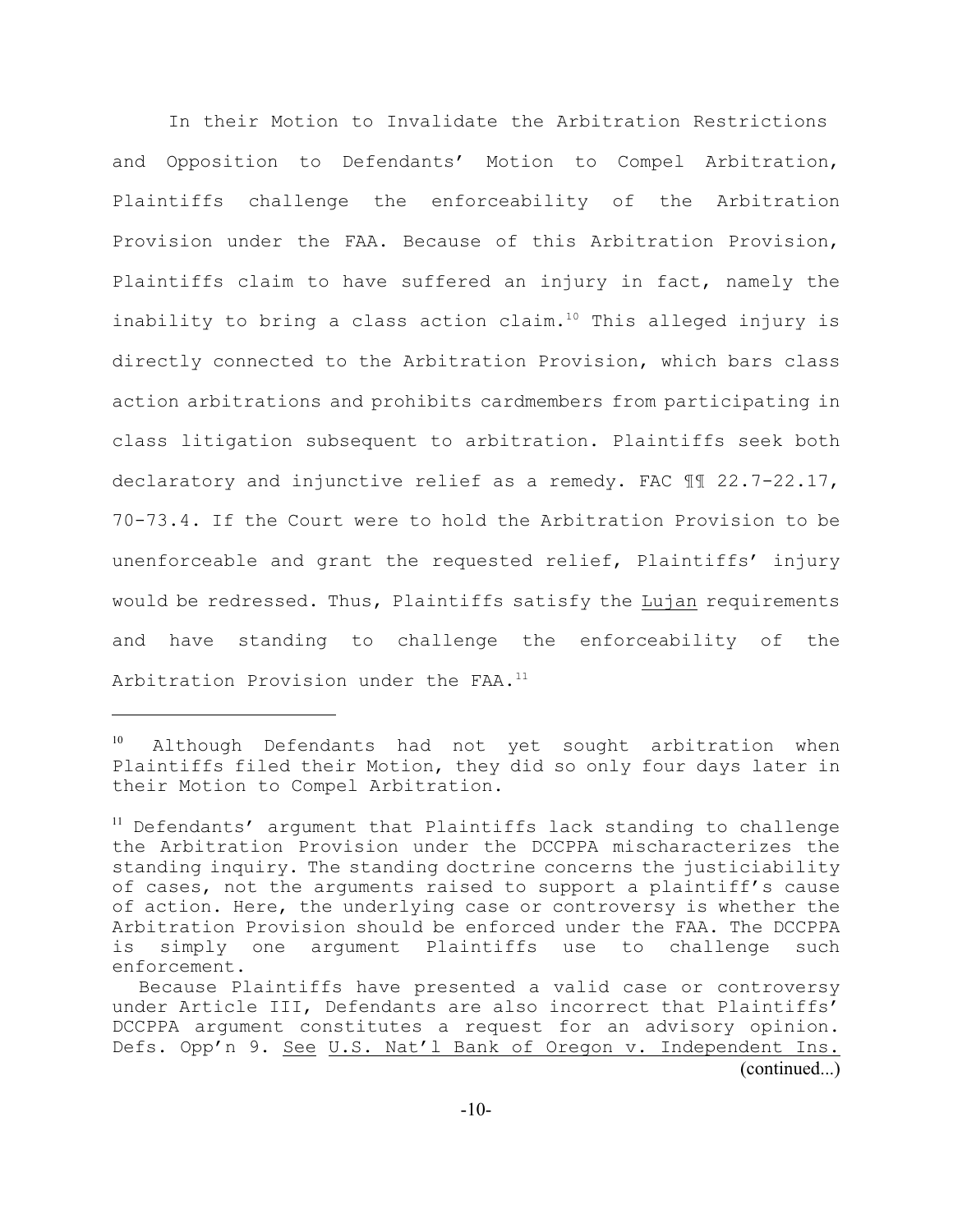Second, Defendants argue that Plaintiffs' Motion was procedurally improper because their FAC did not seek a declaratory judgment regarding the enforceability of the Arbitration Provision. Defs. Opp'n 7. While it is true that Plaintiffs' FAC does not contain a specific request for a declaratory judgement, it does allege that the Arbitration Provision is invalid and unenforceable. FAC  $\llbracket$  22.7-22.17. Under the notice pleading requirements of FED. R. CIV. P. 8, such pleadings are sufficient to support a declaratory judgment request. See Bell Atl. Corp. v. Twombly, 550 U.S. 544, 555, 127 S. Ct. 1955 (2007) ("Federal Rule of Civil Procedure 8(a)(2) requires only a short and plain statement of the claim showing that the pleader is entitled to relief, in order to give the defendant fair notice of what the . . . claim is and the grounds upon which it rests.").

Third, Defendants argue that Plaintiffs' Motion is barred by the FAA. However, contrary to Defendants' claim, the FAA only addresses motions to compel arbitration, 9 U.S.C. § 4., and does not contain any prohibition on motions to invalidate a contractual arbitration clause.

 $11$ (...continued)

Agents of Am., Inc., 508 U.S. 439, 446, 133 S. Ct. 2173 (holding that a court renders an advisory opinion when there is no justiciable case or controversy under Article III).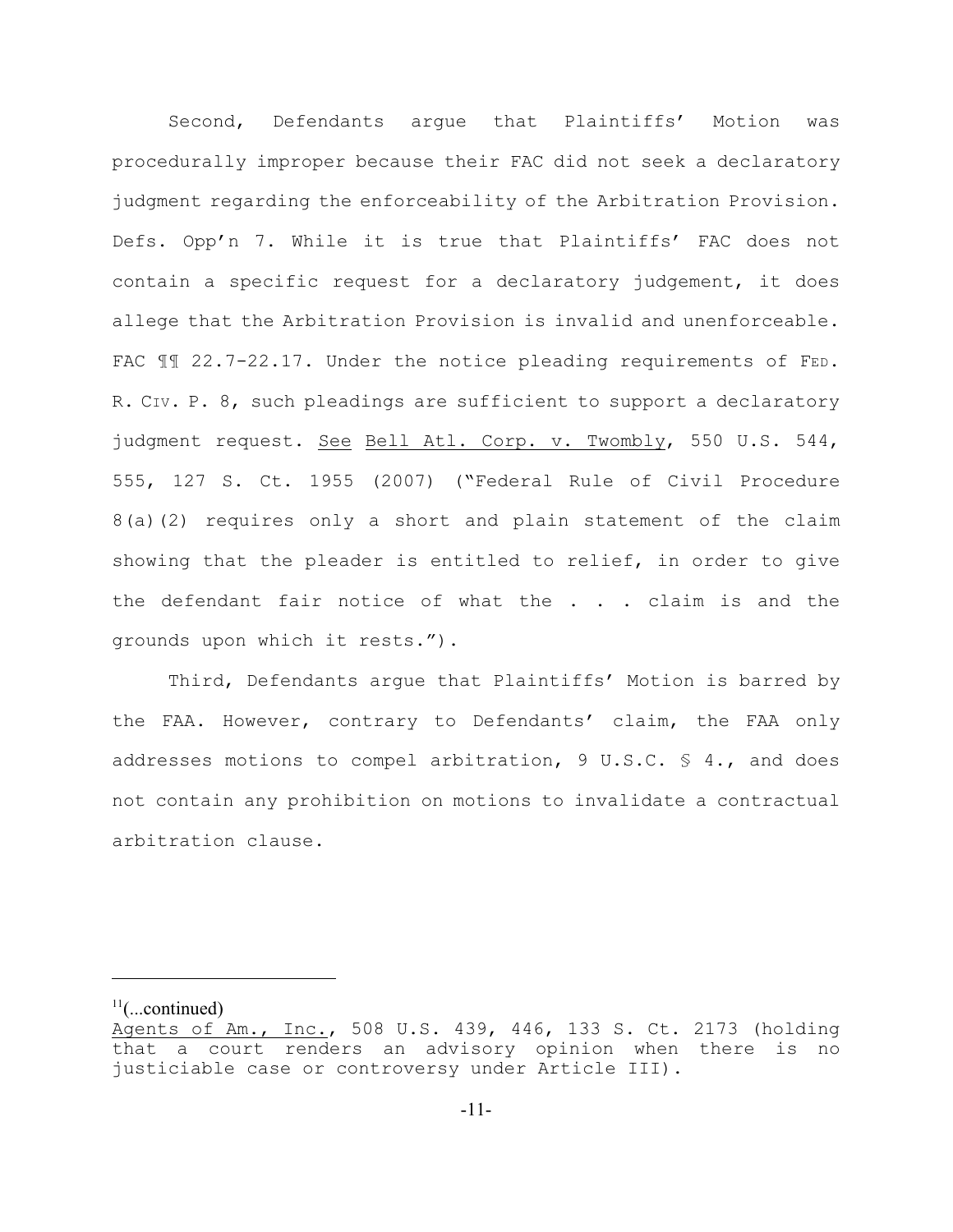#### **B. Substantive Arguments**

In determining whether an arbitration provision is valid under the FAA, courts must engage in a two-part inquiry. Stromberg Sheet Metal Works, Inc., v. Wash. Gas Energy Sys., 448 F. Supp. 2d 64, 68 (D.D.C. 2006) (citing Nelson v. Insignia/ESG, Inc., 215 F. Supp. 2d 143, 146 (D.D.C. 2002)). First, the court "must decide whether the parties entered into a valid and enforceable arbitration agreement." Id. (citing Nur v. K.F.C. USA, Inc., 142 F. Supp. 2d 48, 50-51 (D.D.C. 2001)). Second, the court must "determine whether the arbitration agreement encompasses the claims raised in the complaint." Id. The party opposing arbitration bears the burden of demonstrating that the arbitration provision is invalid and unenforceable. Green Tree Fin. Corp. - Ala. v. Randolph, 531 U.S. 79, 91-92, 121 S. Ct. 513 (2000).

The parties' dispute centers on the first prong of this analysis, namely whether the Arbitration Provision is valid and enforceable.

### **1. D.C. v. Utah Law**

Plaintiffs argue that the Arbitration Provision is unenforceable because it is illegal under D.C. law. Pls. Mot. 3-21. Defendants respond that Utah, and not D.C. law, governs the enforceability of the Arbitration Provision, and that the Provision is valid and enforceable under Utah's statutes and caselaw. Defs. Mot. 13-16; Defs. Opp'n 8 n. 5.

-12-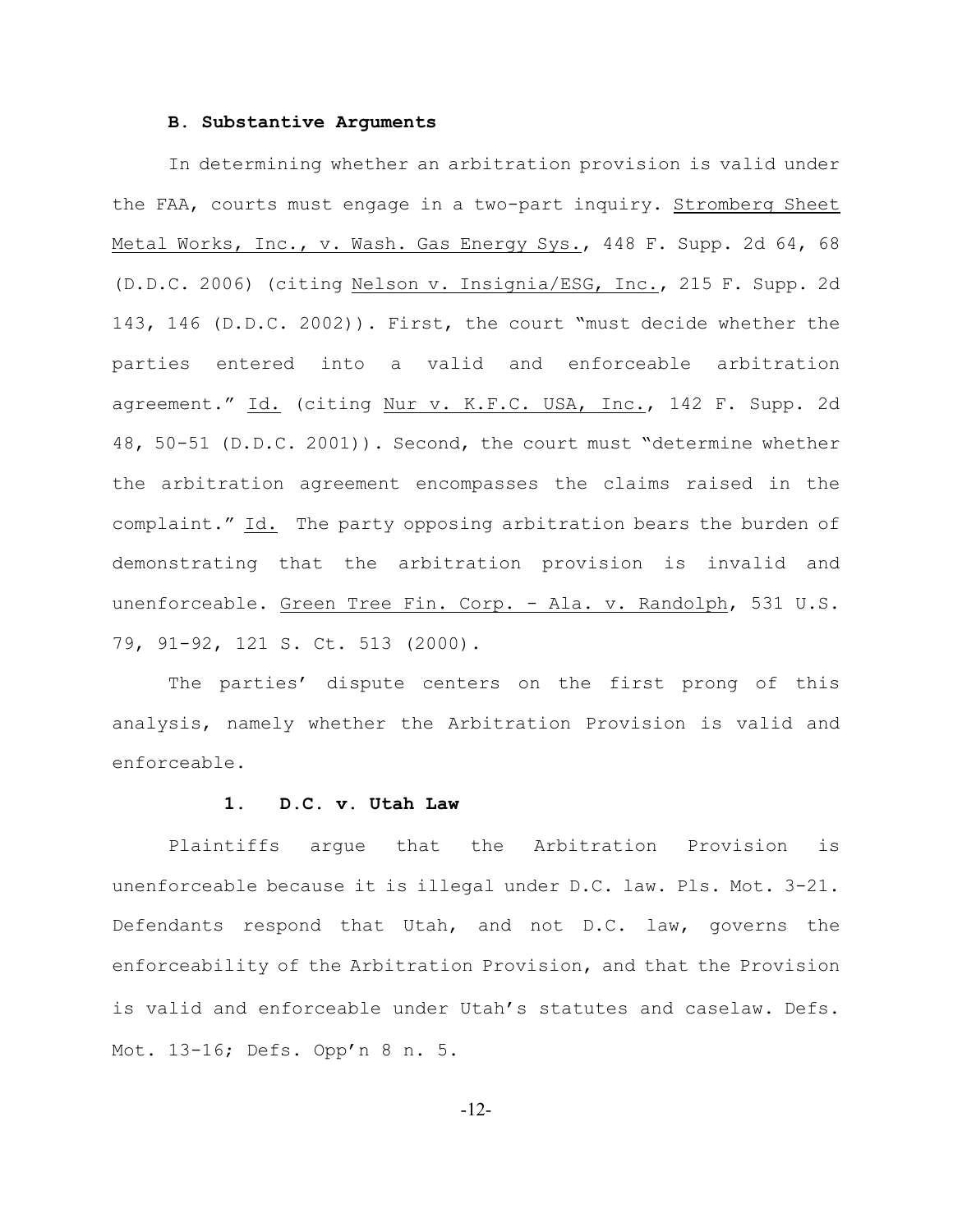In deciding whether an arbitration agreement is valid, courts apply "ordinary state-law principles that govern the formation of contracts." First Options of Chicago, Inc. v. Kaplan, 514 U.S. 938, 944, 115 S. Ct. 1920 (1995). To determine the applicable state law in a FAA case, federal courts use the conflict of law principles applied by the state in which they sit. See Gay v. Creditform, 511 F.3d 369, 389 (3d Cir. 2007) (FAA case in which appellate court applied Pennsylvania conflict of law rule because district court was located in Pennsylvania).

The District of Columbia Court of Appeals "has adopted the general rule that parties to a contract may specify the law they wish to govern, as part of their freedom to contract, as long as there is some reasonable relationship with the state specified."<sup>11</sup> Ekstrom v. Value Health, Inc., 68 F.3d 1391, 1394 (D.C. Cir. 1995) (citation and internal quotations omitted). Such a reasonable relationship exists where one of the parties to the contract is based in the specified state. See Whiting v. AARP, 637 F.3d 355,

 $11$  To support their claim that D.C. law applies to the Cardmember Agreement, Plaintiffs cite to another D.C. conflict of law principle in which courts "evaluate the governmental policies underlying the applicable laws and determine which jurisdiction's policy would be most advanced by having its law applied to the facts of the case under review." Pls. Opp'n (citing to Hercules & Co. v. Shama Rest. Corp., 566 A.2d 31 (D.C. 1989)). Plaintiffs have failed to point to any authority applying this D.C. conflict of law principle to contracts containing an express choice of law provision. This is unsurprising, as D.C. courts clearly honor express contractual choice of law provisions under the circumstances noted above.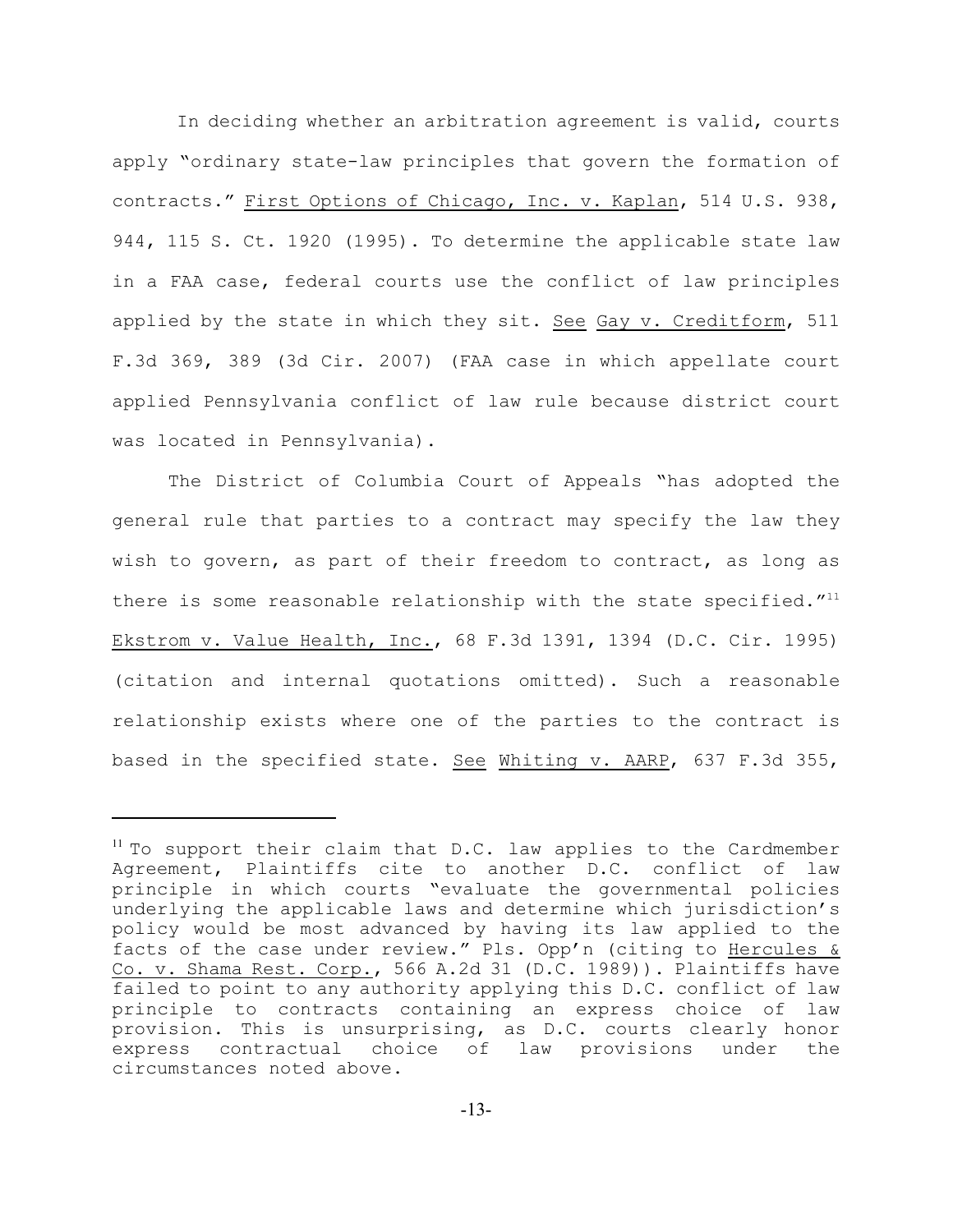361 (D.C. Cir. 2011) (enforcing contract's D.C. choice of law provision where party to contract was based in the District of Columbia).

The Cardmember Agreement contains an express choice of law provision selecting Utah law to govern the contract. See Aneke Cardmember Agreement ("Utah law and federal law govern this Agreement and your Account."). As a number of Defendants are headquartered in Utah, this choice of law provision is valid and Utah law, therefore, determines the Arbitration Provisions' enforceability.

Under Utah law, a credit agreement is binding and enforceable if:

(i) the debtor is provided with a written copy of the terms of the agreement; (ii) the agreement provides that any use of the credit offered shall constitute acceptance of those terms; and (iii) after the debtor receives the agreement, the debtor, or a person authorized by the debtor, requests funds pursuant to the credit agreement or otherwise uses the credit offered.

UTAH CODE ANN. § 25-5-4(2)(e). Utah law also permits the inclusion of class-action waivers in consumer credit agreements. See UTAH CODE ANN.  $\text{\$}$  70(C)-4-105 ("[A] creditor may contract with the debtor of an open-end consumer credit contract for a waiver by the debtor of the right to initiate or participate in a class action related to the open-end consumer credit contract.").

As Defendants accurately point out, a number of courts have found the Arbitration Provision to be valid and enforceable under

-14-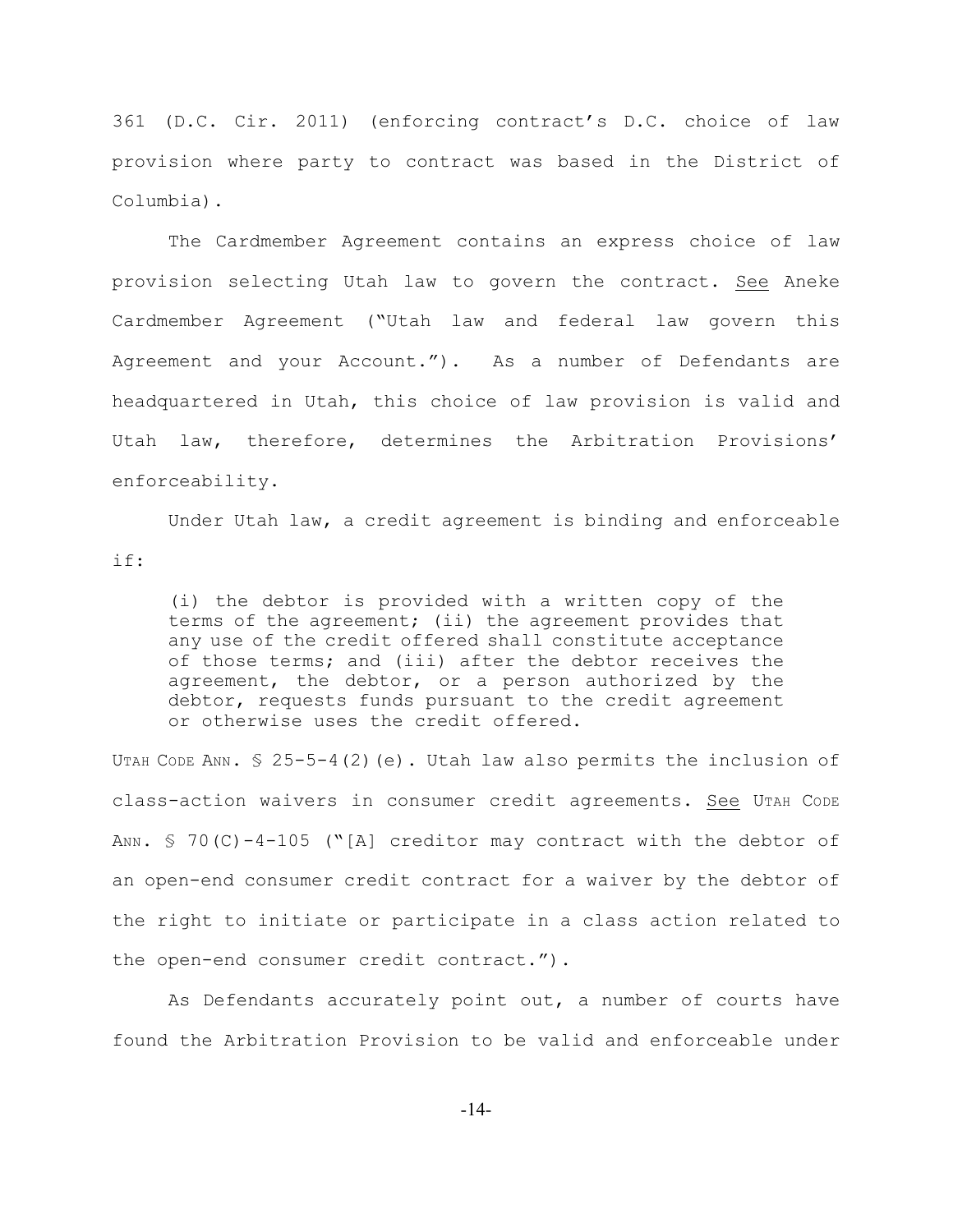Utah law. See, e.g., Miller v. Corinthian Colleges, Inc., 769 F. Supp. 2d 1336, 1333-49 (D. Utah 2011) (holding that both American Express arbitration agreement itself and its class action waiver were enforceable under Utah law); Wynne v. American Express Co., No. 2:09-CV-00260, slip op., 2010 WL 3860362, at \*7-9 (E.D. Tex. Sept. 30, 2010) (holding class action waiver in American Express arbitration provision to be enforceable under Utah law). Plaintiffs have neither distinguished this legal precedent nor otherwise argued that Utah law requires invalidating the Arbitration Provision involved in this case.

For these reasons, the Court concludes that the Arbitration Provision is valid and enforceable under Utah law, which is the relevant state law in this case.<sup>12</sup>

## **2. The FAA v. RFPA**

Plaintiffs argue that, by preventing them from obtaining class-wide injunctive relief, the Arbitration Provision is unenforceable because it conflicts with the purpose of RFPA.<sup>13</sup> Pls.

 $12$  Because Utah law applies to this case, there is no cause to consider Plaintiffs' argument that the Arbitration Provision is unenforceable under the DCCPPA.

 $13$  Plaintiffs also claim that they "cannot yet make a good faith argument with respect to the expense of arbitration because Plaintiffs do not know whether expert testimony will be required." Pls. Opp'n 25. Under Supreme Court precedent, the existence of "large arbitration costs" may be grounds for holding that an arbitration provision containing a class-action waiver conflicts with a claimant's federal statutory rights. Randolph, 531 U.S. at 90. However, where "a party seeks to invalidate an arbitration (continued...)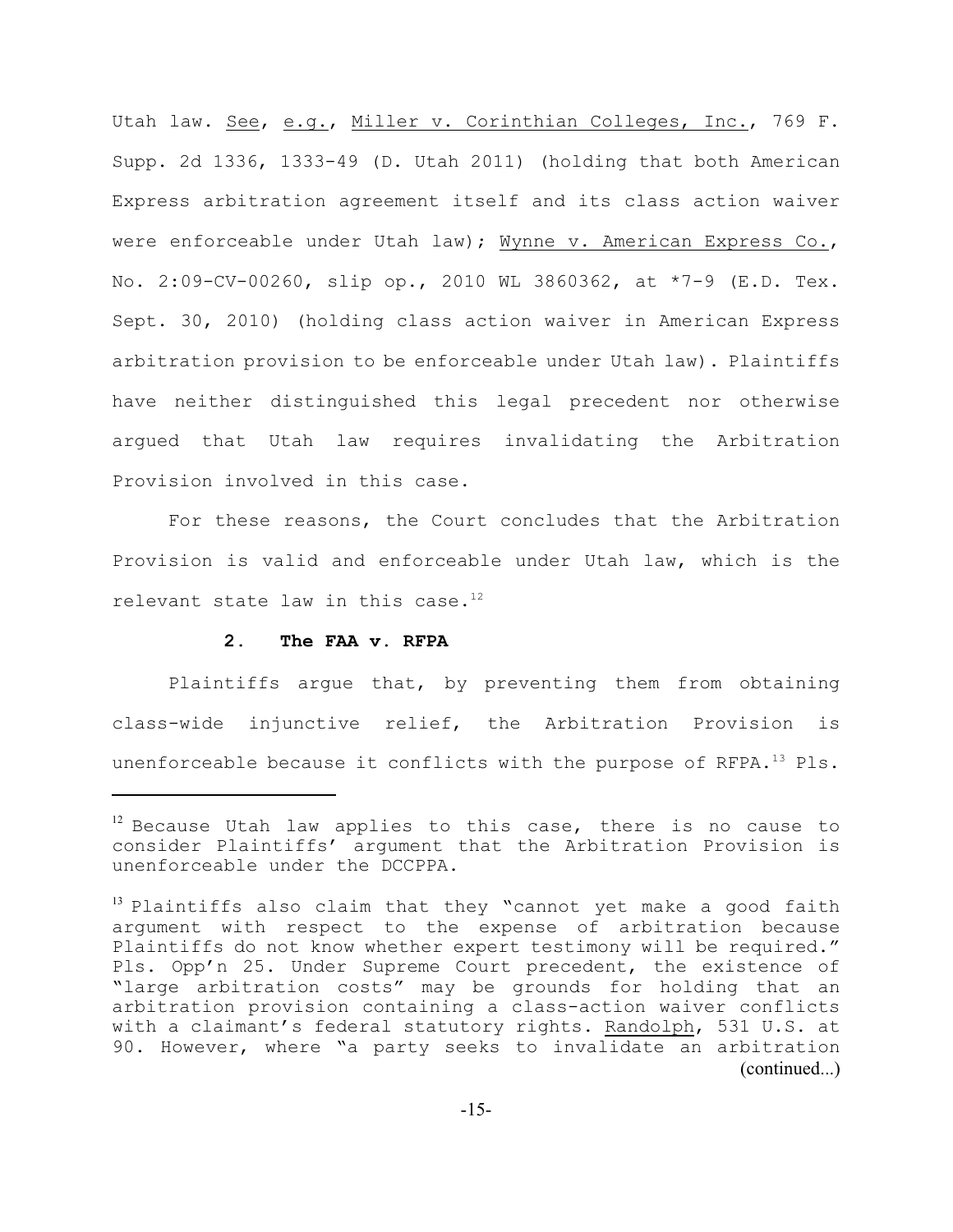Mot. 21-25. Defendants respond that class wide injunctive relief is neither mandated by the RFPA nor necessary to fulfill the statute's purpose. Defs. Opp'n 18-24.

As the Supreme Court has held, claims based on federal statutes are no exception to the general rule that arbitration agreements should be enforced according to their terms. See Mitsubishi Motors Corp., v. Soler Chrysler-Plymouth, Inc., 473 U.S. 614, 626, 105 S. Ct. 3346 (1985) (holding that claims based on federal statutes may be subject to arbitration). Although all statutory claims "may not be appropriate for arbitration, having made the bargain to arbitrate, the party should be held to it unless Congress itself has evinced an intention to preclude waiver of judicial remedies for the statutory rights at issue." Gilmer v. Interstate/Johnson Lane Corp., 500 U.S. 20, 26, 111 S. Ct. 1647 (1991). If such Congressional intent exists, "it will be discoverable in the text of the [statute], its legislative history, or an 'inherent conflict' between arbitration and the statute's underlying purpose." Id.

 $^{13}$ (...continued)

agreement on the ground that arbitration would be prohibitively expensive, that party bears the burden of showing the likelihood of incurring such costs." Id. at 92. "The 'risk' that [the party] will be saddled with prohibitive costs is too speculative to justify the invalidation of an arbitration agreement." Id. at 91. To the extent Plaintiffs have alleged that the costs of individual arbitration may be exorbitant, they have presented no evidence whatsoever and, therefore, have failed to sustain their burden to prove this claim.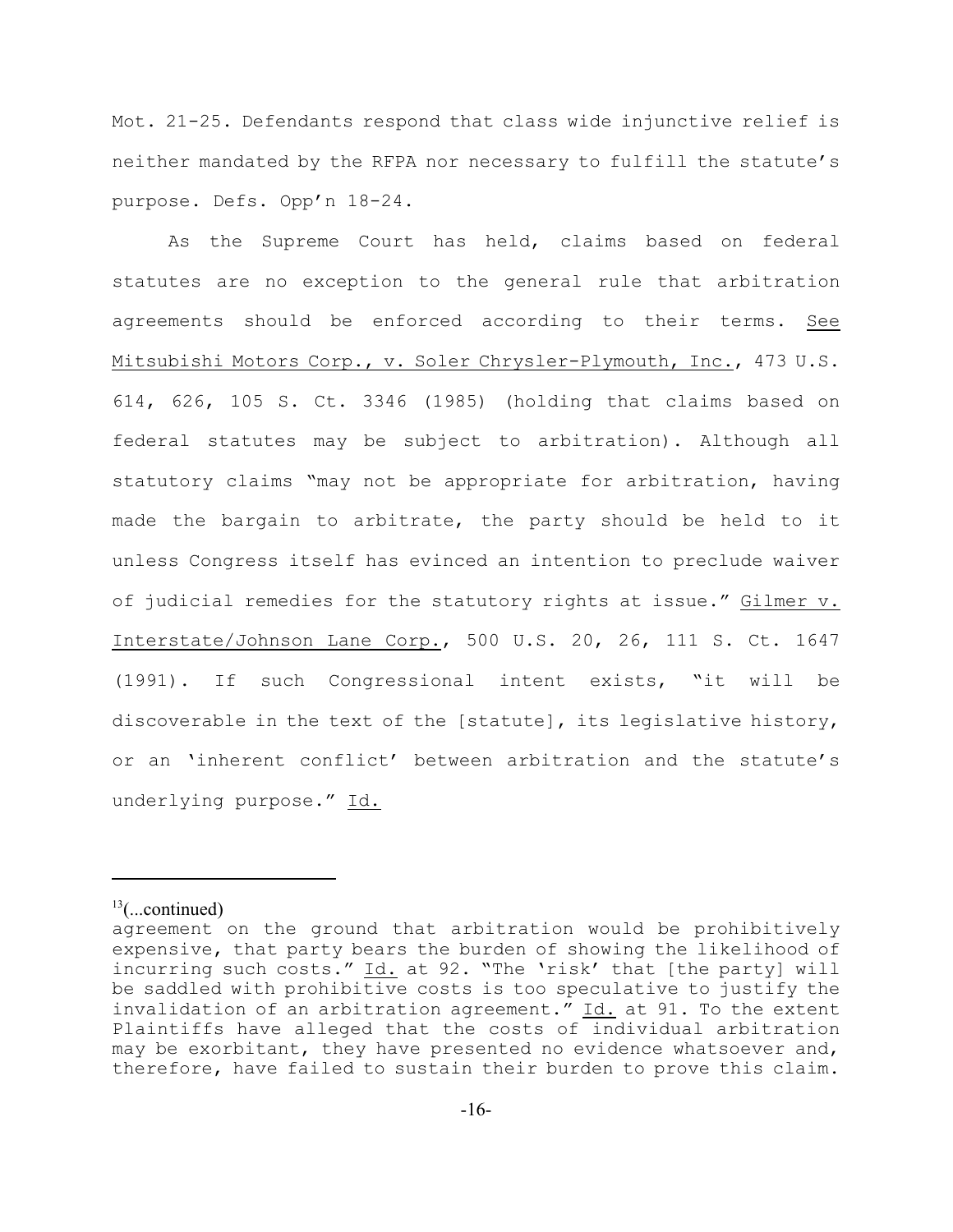RFPA prohibits financial institutions from providing the Government with information concerning a customer's financial records, unless the customer authorized the disclosure of the information or the Government obtained a valid warrant or subpoena. 12 U.S.C. § 3402. At the time of its passage, RFPA "fill[ed] the void in . . . Federal law regarding statutory protection against unrestricted access to third-party records" and "represented a compromise between a bank customer's right to financial privacy and the need of law enforcement agencies to obtain financial records pursuant to legitimate investigations." United States v. Frazin, 780 F.2d 1461, 1465 (9th Cir. 1986).

Under RFPA, any agency or department of the United Sates or financial institution that violates its provisions is liable for civil penalties. 12 U.S.C. § 3417. In addition, as Plaintiffs correctly point out, RFPA also permits parties to seek injunctive relief for statutory violations. 12 U.S.C. § 3418.

Plaintiffs do not dispute that, under the Arbitration Provision, they may individually pursue RFPA's civil and injunctive remedies in arbitration proceedings. Most significantly, they have failed to point to any language in RFPA, its legislative history, or case law suggesting that class-wide injunctive relief is mandated by or necessary to carry out RFPA's purpose. In short, Plaintiffs have presented no legal authority suggesting that RFPA precludes enforcement of the Arbitration Provision.

-17-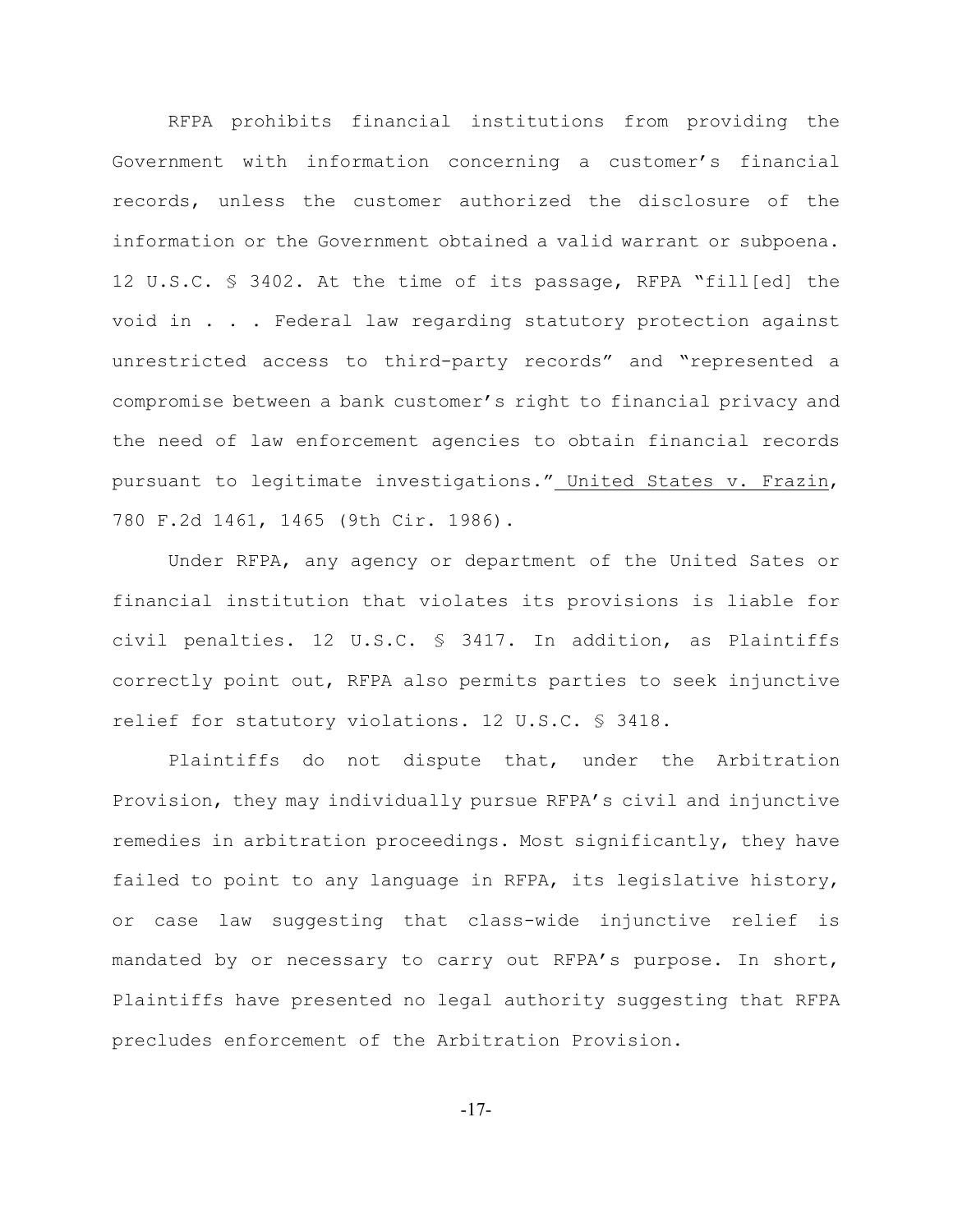Plaintiffs' remaining arguments rest on the presumption that "piecemeal, one-off,<sup>14</sup> non-binding outcomes . . . . cannot provide meaningful relief to Cardmembers - relief that is consistent with the federal government's charge to safeguard interstate commerce."<sup>15</sup> Pls. Mot. 21. The Supreme Court has made it clear, however, that

 $15$  In particular, Plaintiffs argue that

Given the global configuration of American Express' procedures, Plaintiffs cannot envision one-off arbitral relief that will ensure compliance with the RFPA with respect to the RFPA-indicated [sic] individual Cardmember. Without a categorical change of its procedures how can American Express ensure compliance with the RFPA with respect to a single individual when that Cardmember makes a phone call to American Express from a public pay phone? Or makes a phone call to American Express from a phone number not identified as hers? Or executes an online transaction using the computer at a public library? Or executes an online transaction with American Express using a computer in another state? Plaintiffs posit that such compliance is impossible. Even if it were possible for the individualized injunction to follow the arbitrationvindicated Cardmember throughout her travels in interstate commerce, the intensive monitoring of such a RFPA/arbitration-vindicated Cardmember would be antithetical to a host of other privacy safeguards and controls on private surveillance.

This speculative, not to say rhetorical, argument is a pure public policy argument. Plaintiffs overlook the fact that Congress has already enunciated our federal public policy by enacting the FAA.

Plaintiffs appear to use the term "one-off" to describe individual, as opposed to class-wide, arbitration, although they never define the term.

Pls. Mot. 24.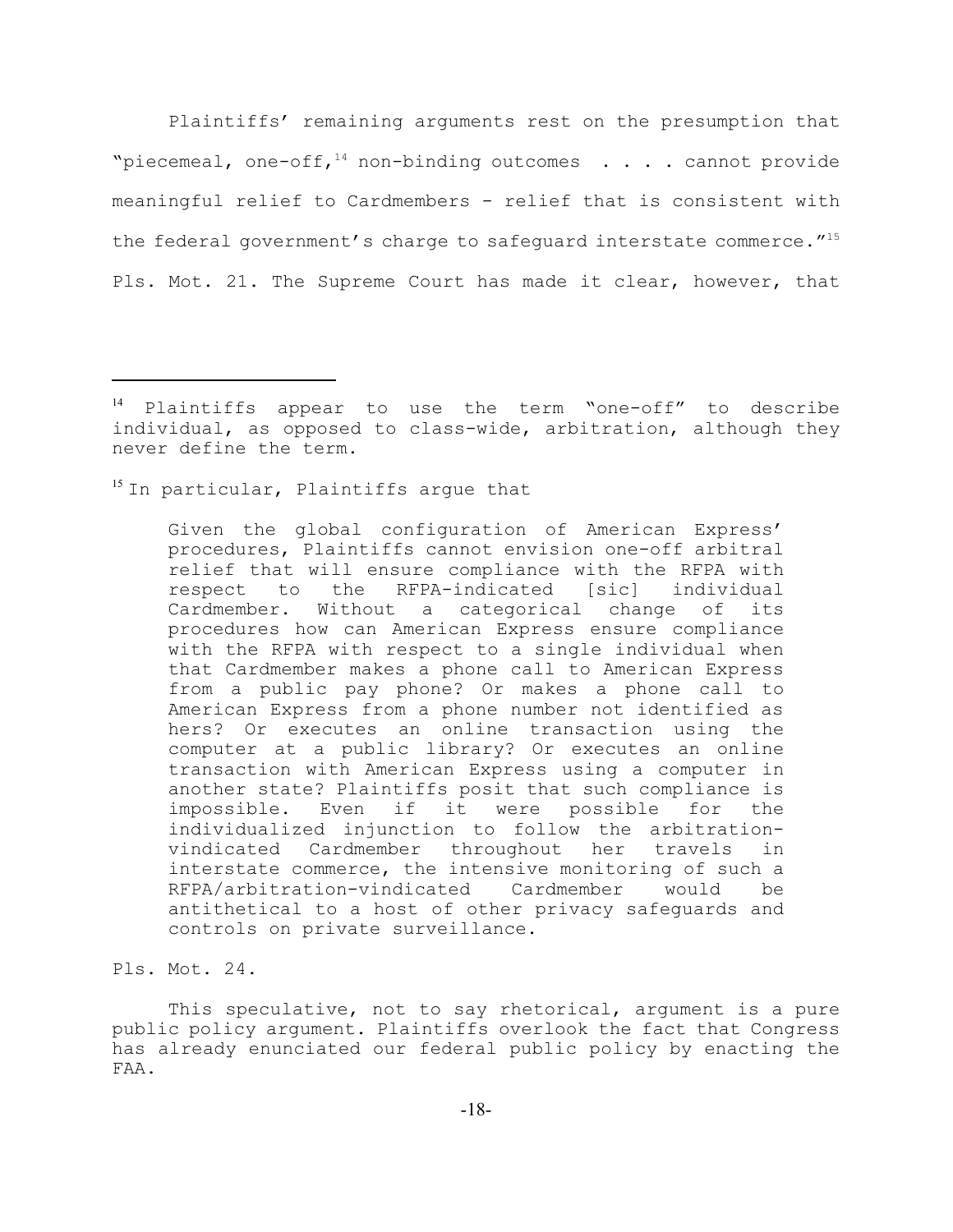such "generalized attacks on arbitration that rest on 'suspicion of arbitration as a method of weakening the protections afforded in the substantive law to would-be complainants'" must be rejected. Randolph, 531 U.S. at 89-90 (citation omitted). Even claims "arising under a statute designed to further important social policies may be arbitrated because 'so long as the prospective litigant effectively may vindicate [his or her] statutory cause of action in the arbitral forum' the statue serves its function." Id. at 90 (citation omitted).

In essence, Plaintiffs have presented a policy argument about the limits of arbitration and the prejudicial impact it has on their statutory claims. In passing the FAA, Congress established a "'liberal federal policy favoring arbitration agreements.'" Compucredit Corp., 2012 WL 43514, at \*3 (quoting Moses H. Cone Mem'l Hosp., 460 U.S. 1 at 24). To invalidate the Arbitration Provision based upon Plaintiffs' policy arguments would undermine this firmly established Congressional policy choice.

For these reasons, the Court concludes that the Arbitration Provision is valid and enforceable under RFPA.

-19-